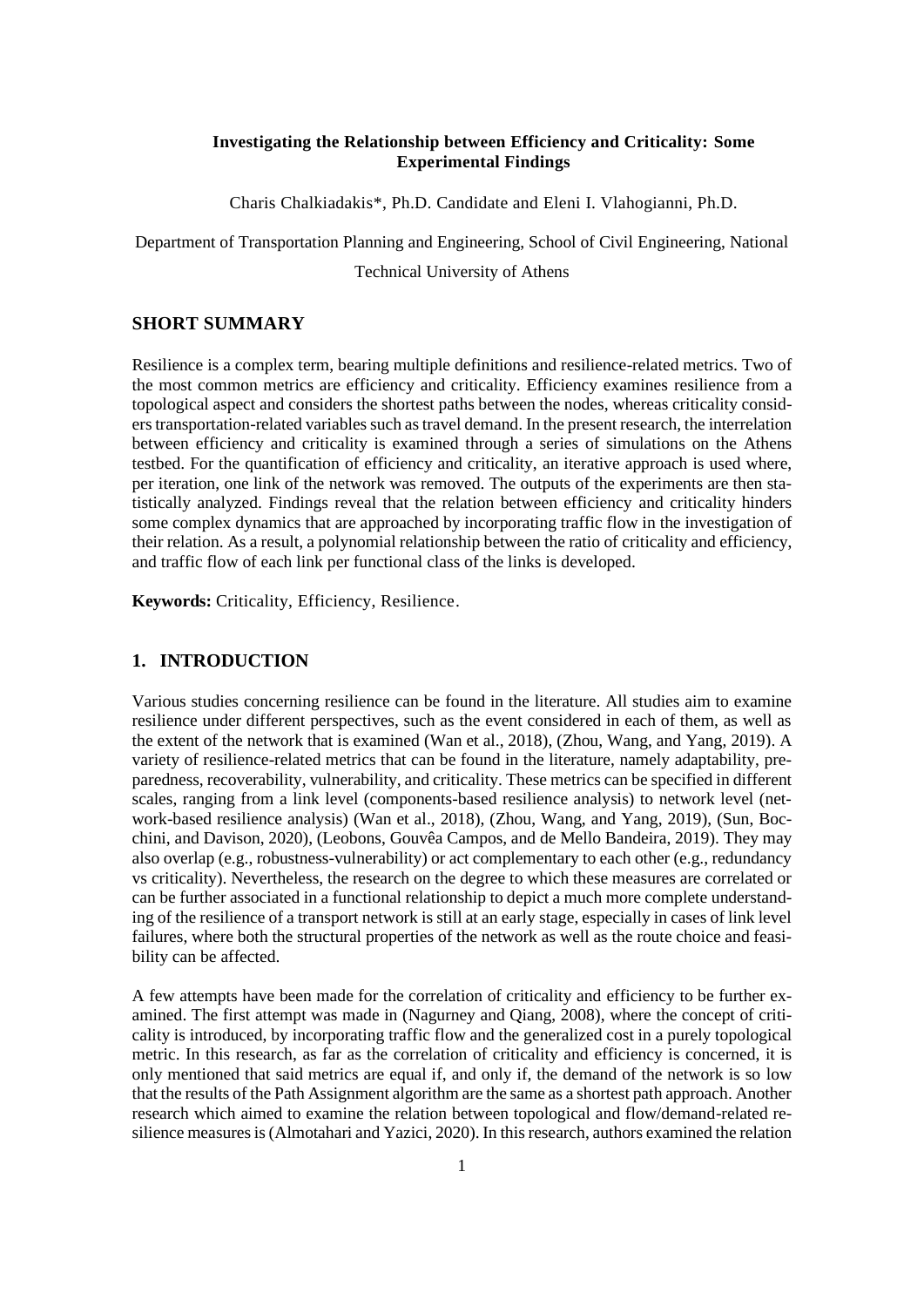between various metrics, however certain functions which permeate the relation between the metrics examined in this paper are not provided. In both researches mentioned, there is no further categorization of the links of the network and, therefore, of the relation between criticality and vulnerability according to the functional class of the links.

Present research aims to provide a methodology for evaluating the resilience of a complex urban transportation network under the emergence of link level failures (based on their functional class) by jointly examining the efficiency, vulnerability, and criticality, and modeling their interrelationships using macroscopic simulation and further statistical modeling. These interrelationships are developed and evaluated in the Athens city-center urban transportation network using macroscopic simulation and statistical modeling. Even though efficiency and criticality examine different aspects of the networks in terms of their resilience, the proposed framework aims to bridge the gap between them and provide further insight in the possible relation between them. The remainder of the paper is structured as follows; In Section 2, the methodological approach followed is presented. In Section 3 the results of the experiments are discussed and the existence or absence of any correlation among vulnerability and criticality is investigated. Finally, in Section 4, the main findings of this research are presented and discussed, as well as some future research initiatives are established.

### **2. METHODOLOGY**

#### *Problem formulation*

The focus of the present research is to understand the importance of each link of the road network in its resilience, based on both its topological features, its participation in the distribution of traffic flow in the urban transportation network, and its functional class. To achieve this, a four-level approach is followed in the present research, as illustrated below (Figure 1).



#### **Figure 1: Methodological approach.**

In the present research, efficiency and criticality are further examined. For the investigation of these metrics the transportation network needs to be represented as a graph (Brandes, 2001), (Latora and Marchiori, 2001), (Nagurney and Qiang, 2008), (Mattsson and Jenelius, 2015), (Vogiatzis and Pardalos, 2015), (Guze, 2019). Therefore, it is important to define a directed graph  $G(N, L)$  with N nodes and L links. Efficiency is defined in the relevant literature as the average across all node pairs of the reciprocals of the node pair distances (Brandes, 2001), (Latora and Marchiori, 2001). Efficiency can be quantified as described in Equation 1.

$$
E = \frac{1}{N(N-1)} \sum_{i \neq j \in N} \frac{1}{d_{i,j}},
$$
 (1)

where, N is the number of nodes and  $d_{i,j}$  is the shortest distance between nodes i and j. Equation 1 associates the extraction of an element of graph  $G$ , either a node or an edge (despite the fact that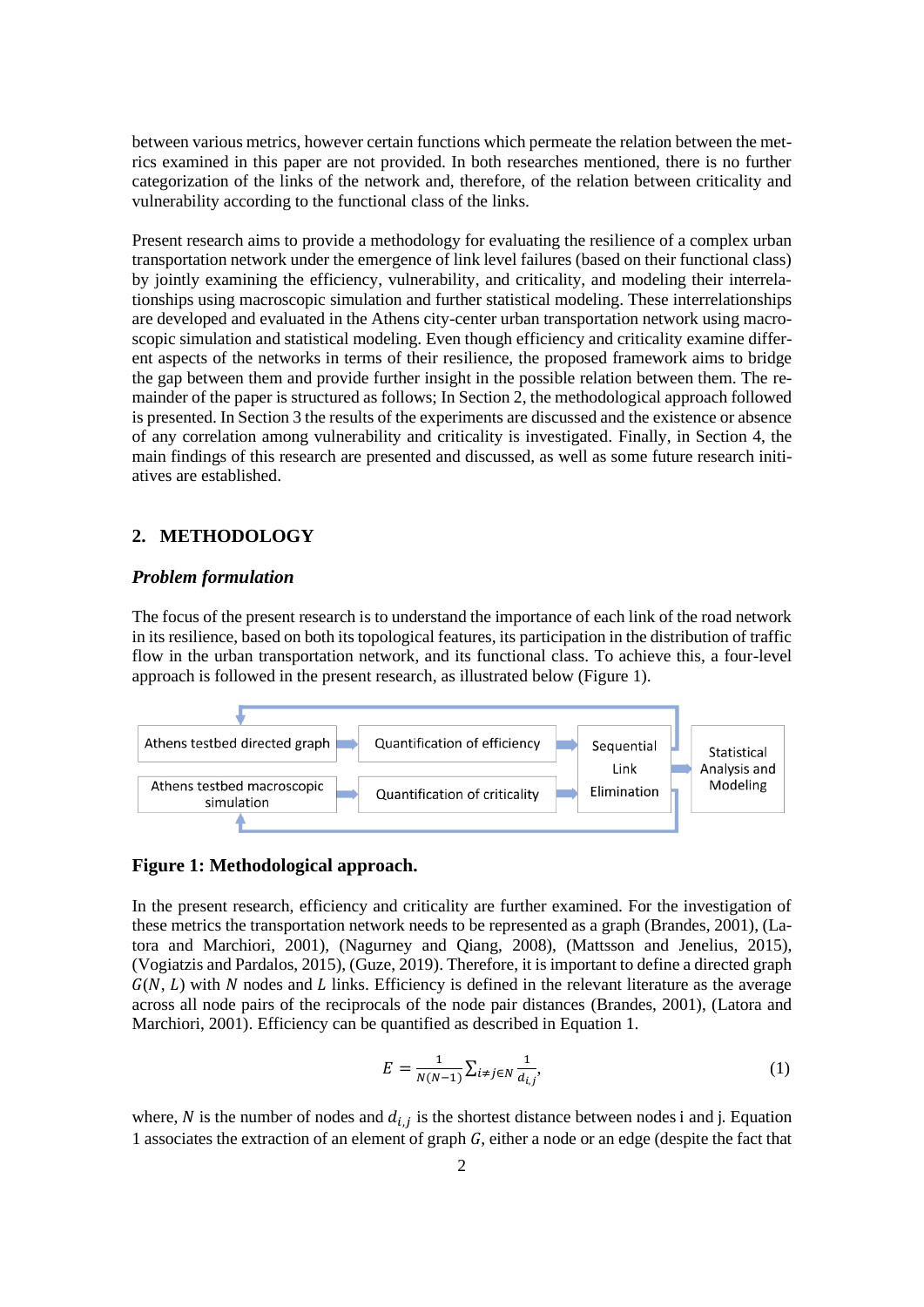this approach is mostly node-oriented), with the performance of the network in terms of its shortest paths. It is still a topological metric, but the extraction of an element of  $G$  can lead in variations of  $E$ .

Concerning the quantification of criticality (Nagurney & Qiang, 2008), a User Equilibrium Assignment is calculated for the transportation network and the Unified Network Performance Measure as described in the following equation:

$$
\varepsilon = \varepsilon(G, d) = \frac{\sum_{w \in W \frac{d_w}{\lambda_w}}}{n_w},\tag{2}
$$

where  $d_w$  is the demand for the w pair of the Origin-Destination matrix,  $\lambda_w$  is the generalized cost (mostly the travel time) for the  $w$  pair of the Origin-Destination matrix, and  $n_w$  is the total number of Origin-Destination pairs.

Then, each of the transportation network's links are sequentially removed and then the User Equilibrium Assignment and the Unified Network Performance Measure are recalculated for the new state. The Network Component Importance which further examines the importance of each of the links that have been removed from the network is calculated by making use of Equation 3.

$$
l(g) = \frac{\Delta \varepsilon}{\varepsilon} = \frac{\varepsilon(G, d) - \varepsilon(G - g, d)}{\varepsilon(G, d)}
$$
(3)

In equation 3,  $\varepsilon(G - g, d)$  is the value of the Unified Network Performance Measure after the removal of a link. Criticality is a metric which is associated only with the links of the network, and it is considered as a demand-based and demand-oriented metric which reflects the impact that the removal of a link has in the network in terms of its performance and its capability to serve demand.

#### *Athens testbed*

The use case for the experiments is the inner-ring urban transportation network of Athens, Greece. The network consists of 1293 nodes/ intersections and 2572 edges/ links. Said network is used both as a directed graph and as a macroscopic transportation network. The directed graph of the network is designed and used in a graph-oriented programming package and the macroscopic transportation network is used in Aimsun Next traffic simulator. Figure 2 below illustrates the inner-ring urban transportation network of the city of Athens used in the present research.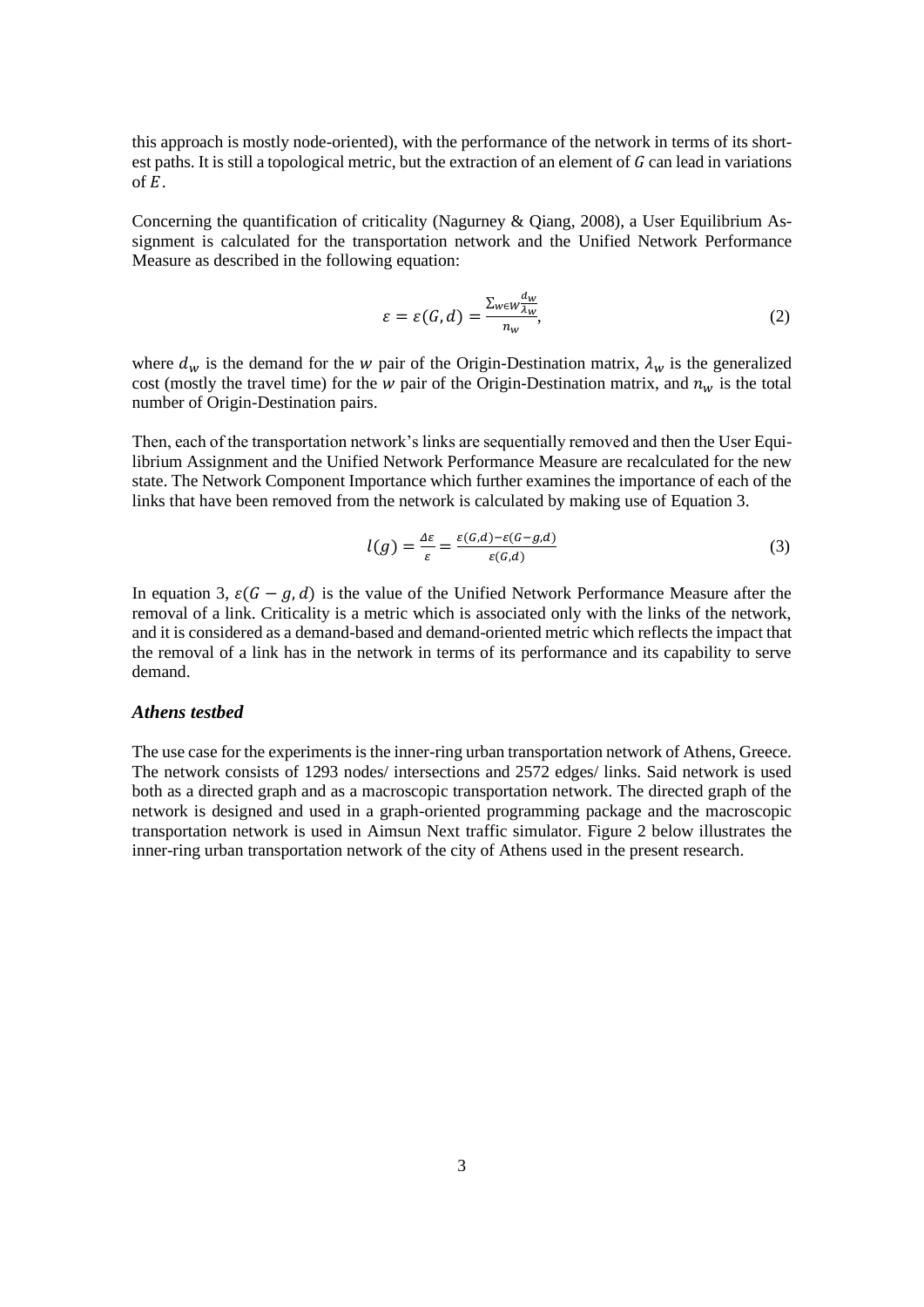

**Figure 2: Athens testbed.**

# **3. RESULTS AND DISCUSSION**

In the present section, the results occurred from the experiments in the Transportation Network Simulation Platform are presented and analyzed. The resilience metrics statistical analysis and modeling include the preliminary statistical analysis of the metrics and the statistical analysis made for fitting a function that best describes the relationship between criticality and efficiency.

#### *Preliminary statistical analysis for efficiency and criticality*

Concerning efficiency, the results are presented in Figure 3. Figure 3 illustrates the efficiency metric for the removal of each of the links of graph  $G$ . Value  $E_i$  is directly associated with the link removed from the graph per iteration. It is worth noting that the values of efficiency per iteration  $E_i$  are close to the value of  $E_0$  (value of the efficiency metric without the removal of any structural element of graph G); thus, efficiency is low scattered (Table 1) The fact that efficiency is low scattered can be justified from the fact that in the framework of the present research only the removal of sole links have been investigated and not the removal of other structural elements like nodes or paths (set of links).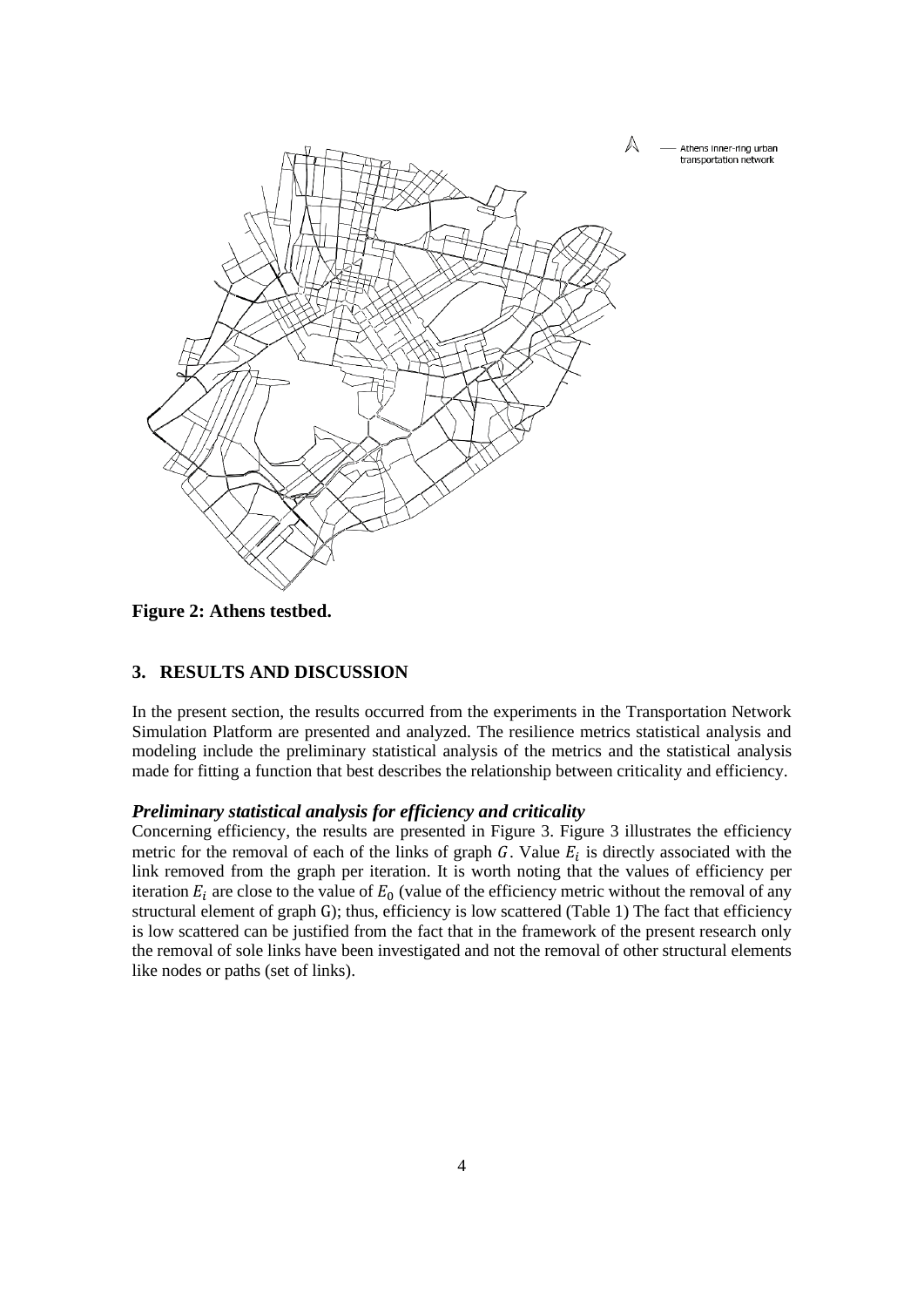

**Figure 3: Efficiency after the removal of each link from graph G.**

In terms of centrality, the results are presented in Figure 4. Figure 4 illustrates the Network Component Importance index  $l(g)$  of each link of the network.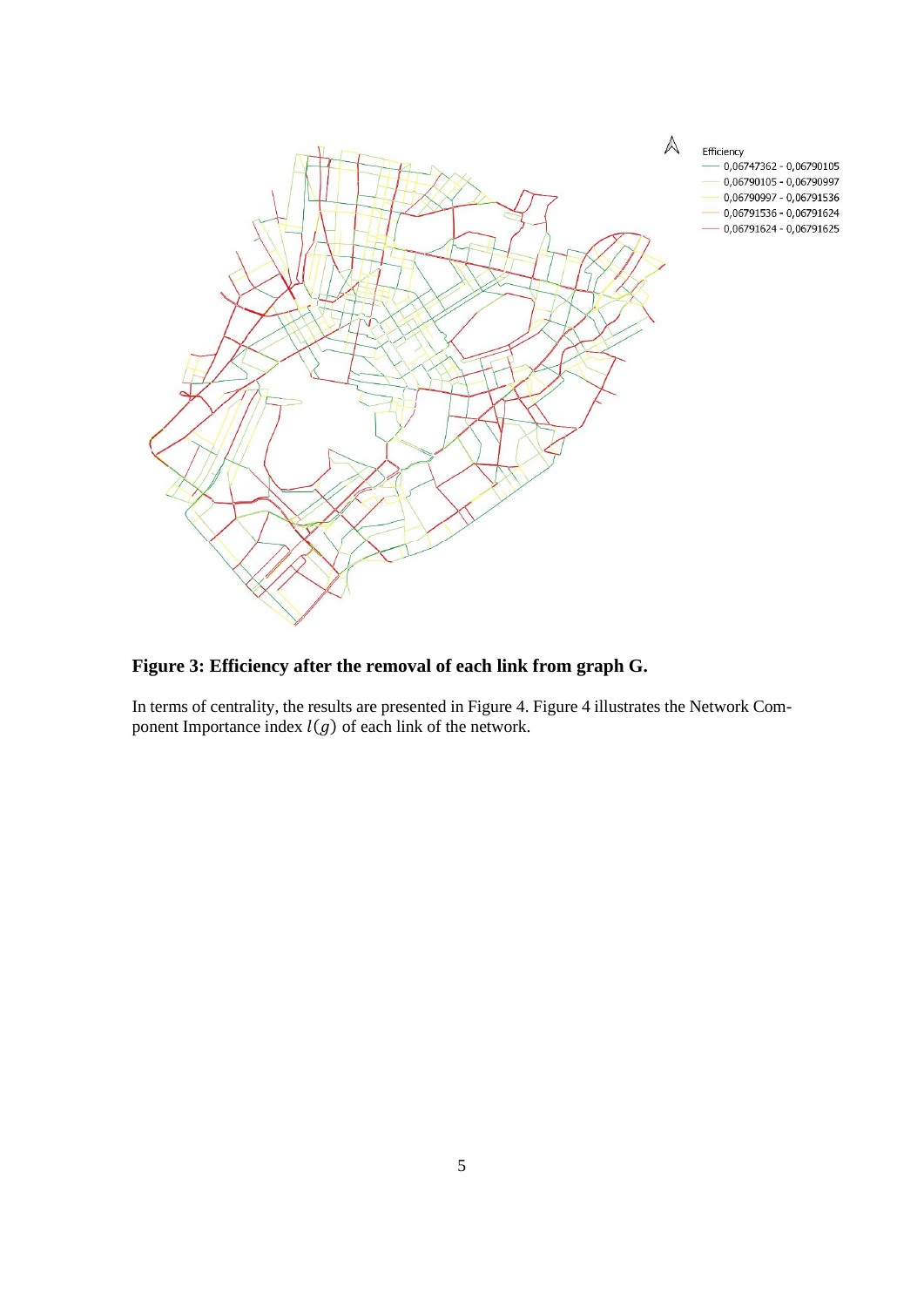

# **Figure 4: Network Component Importance index for the testbed.**

Table 1 presents the preliminary statistical analysis of  $l(g)$ . It is of interest to note that, in some cases, vulnerability takes negative values. This is known as the Braess paradox (Braess, 1968), (Braess, Nagurney, and Wakolbinger, 2005) and it proves that the removal of links from the graph/network may improve its operational performance.

| <b>Statistical metrics</b> | <b>Efficiency</b> | <b>Network Component</b> |
|----------------------------|-------------------|--------------------------|
|                            |                   | <b>Importance Index</b>  |
| Mean                       | 0.06790           | 0.01600                  |
| <b>Standard Error</b>      | 0.00000           | 0.00050                  |
| Median                     | 0.06791           | 0.00839                  |
| <b>Standard Deviation</b>  | 0.00003           | 0.02336                  |
| Sample Variance            | 0.00000           | 0.00055                  |
| <b>Kurtosis</b>            | 41.05449          | 8.49439                  |
| <b>Skewness</b>            | $-4.53810$        | 2.72759                  |
| Minimum                    | 0.06747           | $-0.03987$               |
| Maximum                    | 0.06792           | 0.21563                  |
| Confidence Level (95.0%)   | 0.00000           | 0.00097                  |

#### **Table 1: Preliminary statistical analysis for efficiency and criticality**

## *Correlation among efficiency and criticality*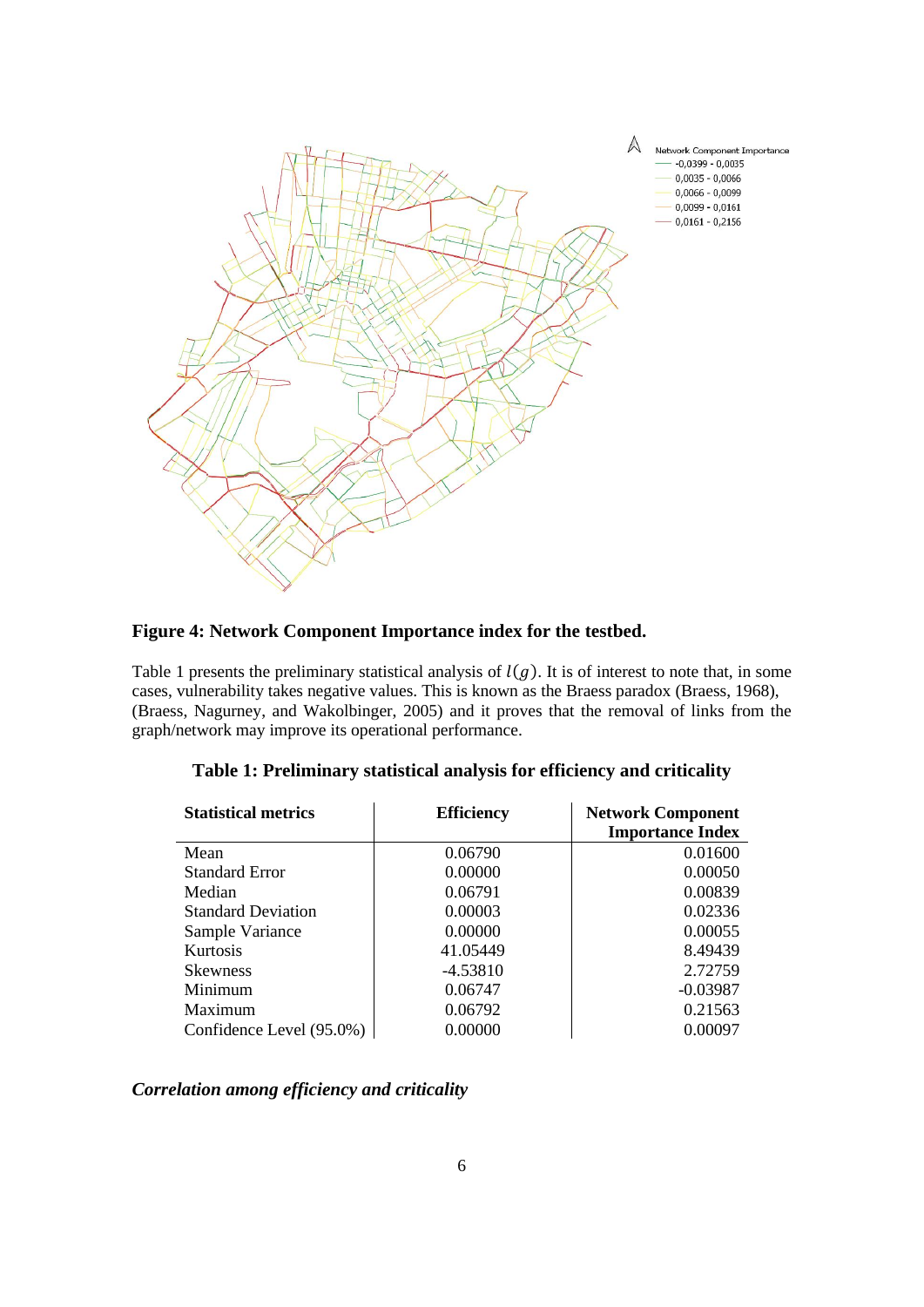Having the latter in mind, the correlation among these metrics is to be examined in the present chapter and more light is to be shed concerning the existence or no of any correlation among efficiency and criticality. It is worth noting here that efficiency and criticality are two different aspects of the same coin. Criticality, and to be more specific the Network Component Importance index, is based on the efficiency index and incorporates in its definition some transportationrelated characteristics (traffic demand). Therefore, there lies the existence of any possible correlation among these metrics.

Concerning the present research paper, an attempt is made for the efficiency and Network Component Importance indices to be correlated with the flow of a certain link of the urban transportation network, as well as with the functional class of the link. First, let us define the Link Importance indicator (LI). LI is defined as the ratio of the Network Component Importance Index and the efficiency index (Equation 4).

$$
LI = \frac{l(g)}{E} \tag{4}
$$

In the present research, efficiency is a low scattered metric and the Network Component Importance index is both more scattered and with higher values. Therefore, as the magnitude of LI increases, the importance of the removed link/element of the graph is higher and, thus, the network is less resilient.

Another term of importance is flow. Flow is deemed as important because it provides information about the traffic characteristics of the link, and it is highly correlated with the results of the Path Assignment algorithms because it differentiates the path choice per iteration of the Path Assignment algorithm (acts as a weight in the links of the network). In Figure 5, LI is illustrated with the flow of each link.



**Figure 5: LI versus link traffic volume (veh/h) of each link.**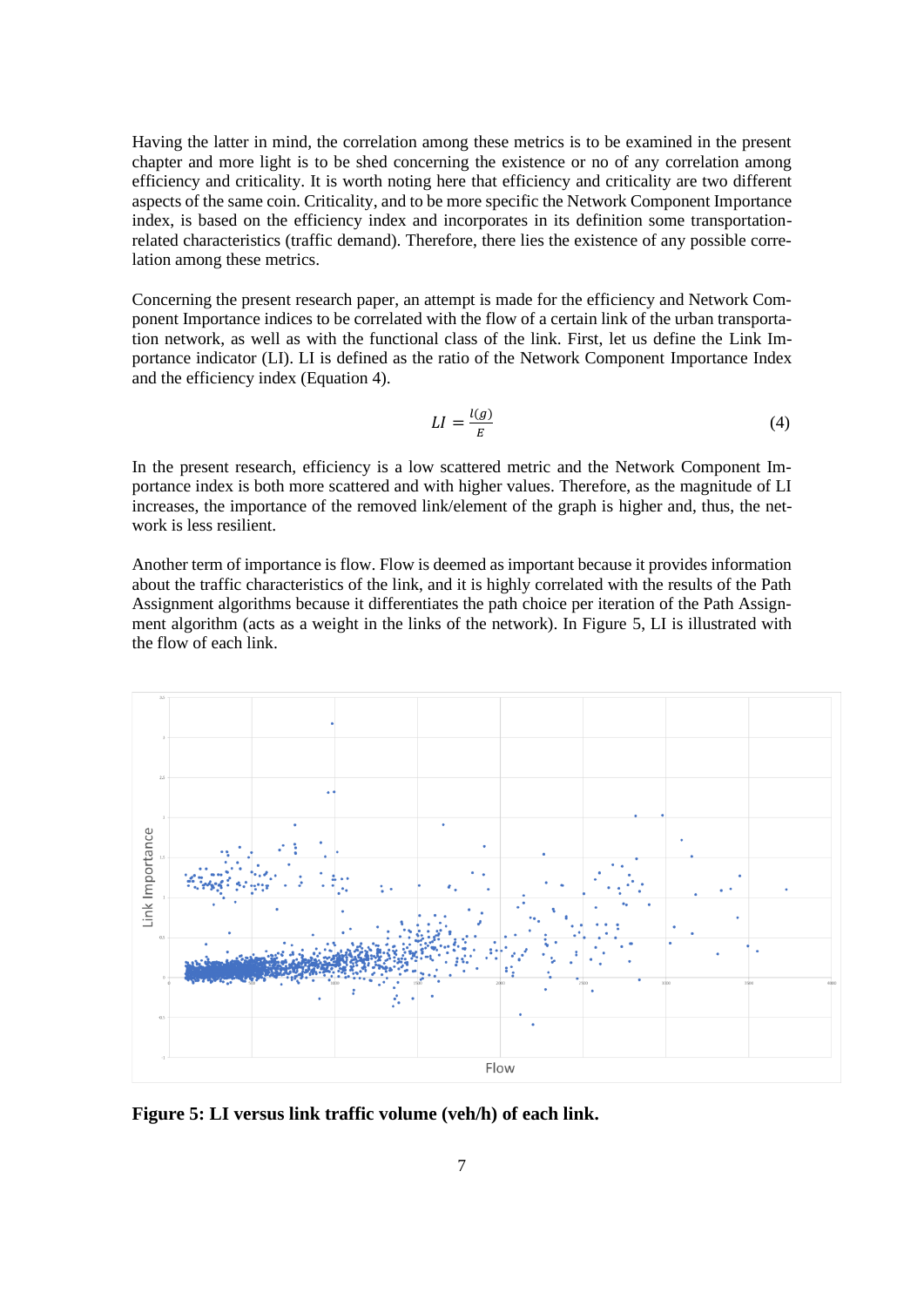

In Figure 6, LI and flow per functional class of the network is illustrated. It is worth mentioning that in Athens testbed three discrete functional classes are defined for the links of the network. The links of the transport network are therefore categorized as trunk, primary, and residential.

**Figure 6: LI versus link traffic volume (veh/h) of each link per its functional class.**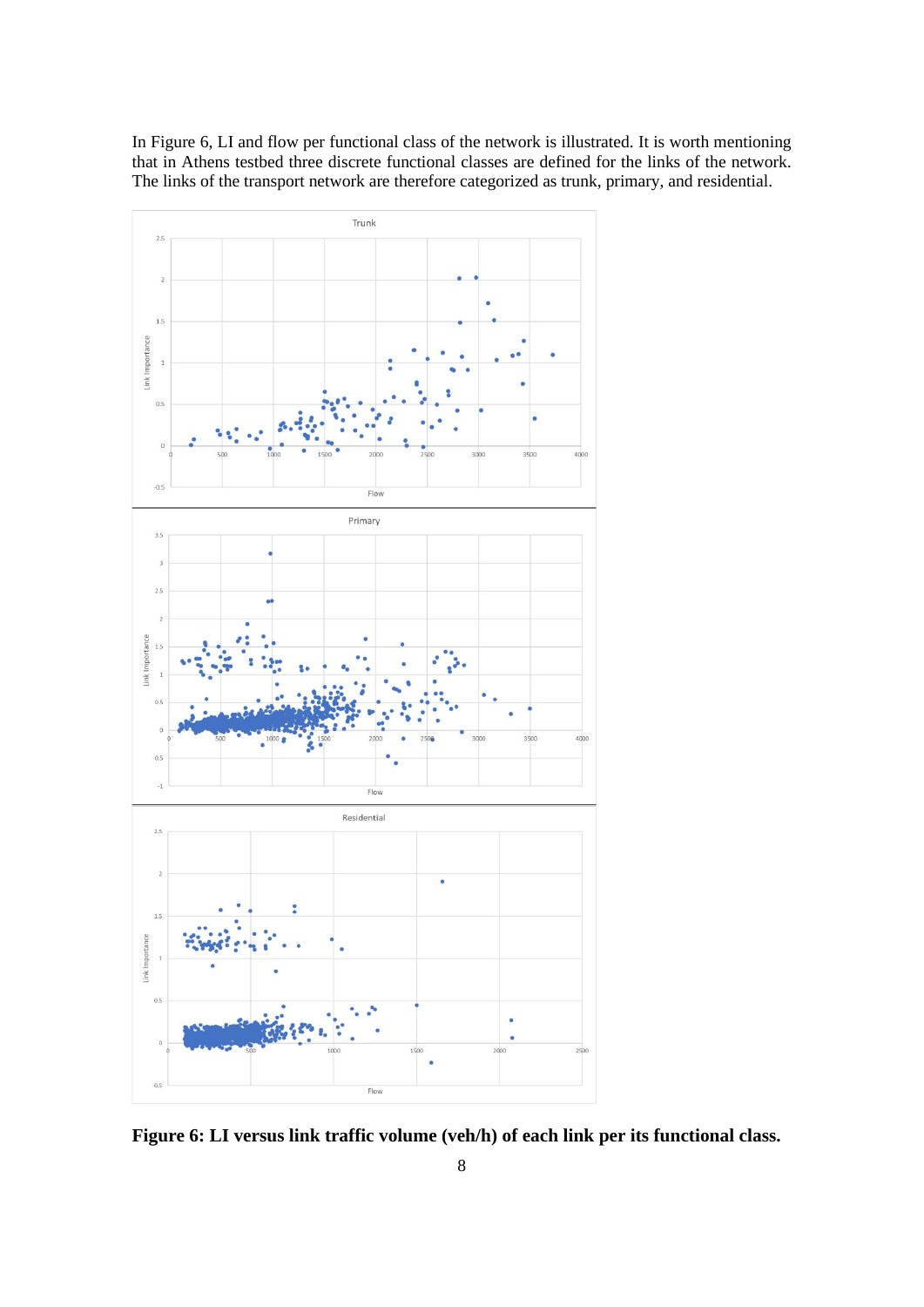For links that are categorized as trunk, no further clustering is needed for the examination of the relation between LI and flow. However, this is not the case with primary and residential links. For each of these functional classes, two (2) clusters appear. Said clusters are determined based on the values of LI and flow. Considering LI, the clustering occurs for LI $\lt 1$  and for LI $\gt 1$ . LI = 1 is of importance because when LI equals to one (1) it means that the Path Assignment algorithm gives the same result as a simple shortest path algorithm, thus the demand of the network is very low. However, this is not happening in urban transportation networks. Concerning flow, the clustering occurs for flow<1000 and flow>1000. Flow = 1000 is important because for values of flow greater than 1000 congestion starts to appear in the links of the network.

The functions that best express the relation of LI versus flow, per the functional class of the links of the network, are illustrated in Figure 7.



## **Figure 7: Functions that permeate LI versus link traffic volume (veh/h) of each link per its functional class.**

Five (5) functions are provided for the functional classes of the links of Athens inner-ring urban transportation network. Said functions are presented in Equations 5–9. A statistical analysis of these functions is presented in Table 2.

$$
LI = 0.4538 + 0.0003 * (flow - 1809.7889)
$$
\n
$$
(5)
$$

$$
LI = 0.1886 + 0.1126 * \left(\frac{flow}{1000}\right)^2 - 0.8434
$$
 (6)

$$
LI = 1.4058 + 0.0007 * (\hat{f}low - 559.4820)
$$
 (7)

$$
LI = 0.93 + 0.2148 * \left(\frac{flow}{1000}\right)^2 - 0.04524
$$
 (8)

$$
LI = 1.2315 + 0.0004 * (flow - 277.3324)
$$
\n(9)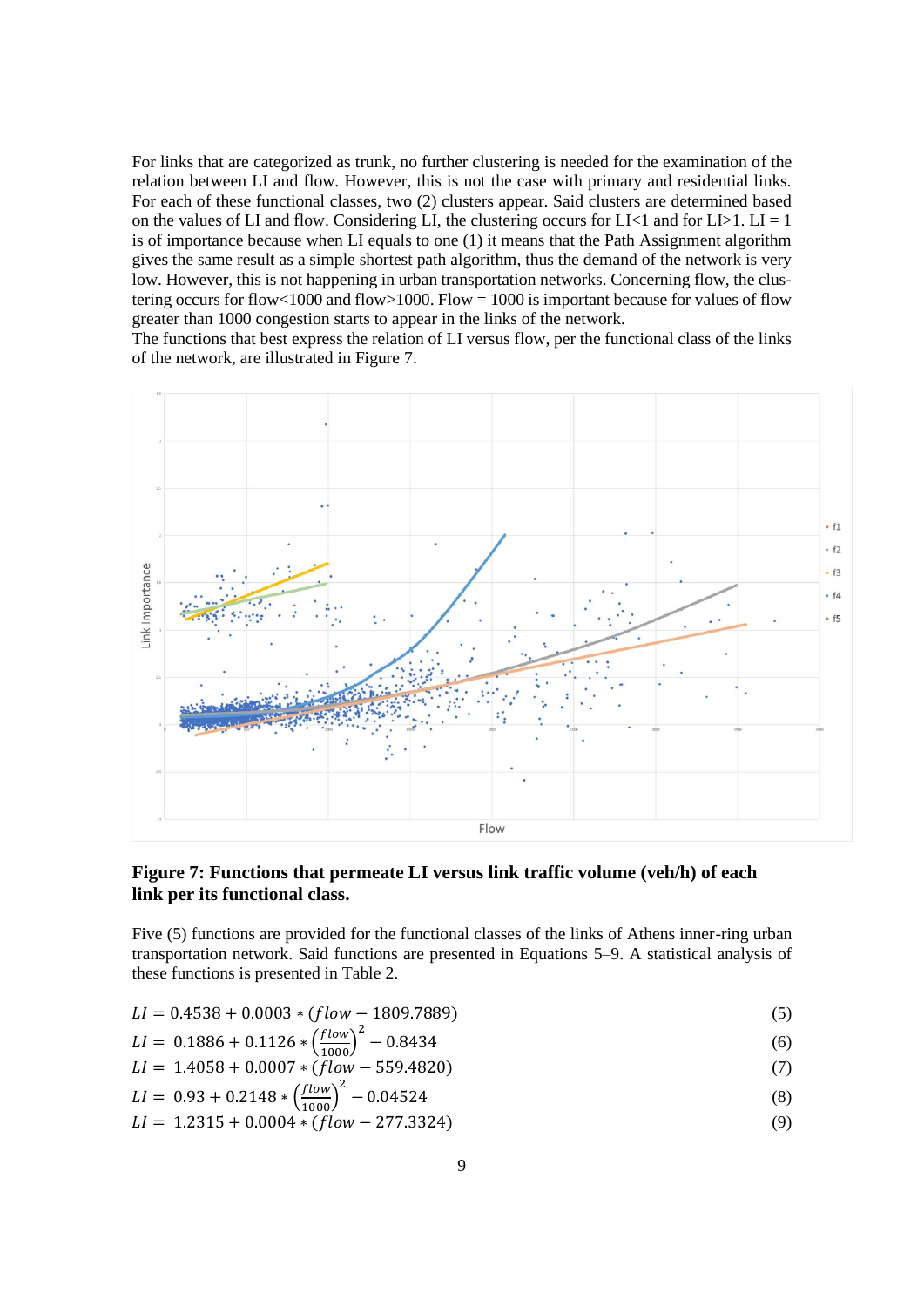| <b>Statistical</b><br>metrics | <b>Equation 5</b> | <b>Equation 6</b> | <b>Equation 7</b> | <b>Equation 8</b> | <b>Equation 9</b> |
|-------------------------------|-------------------|-------------------|-------------------|-------------------|-------------------|
| Residual df                   | 93                | 782               | 40                | 819               | 56                |
| Scale param-                  | 0.0827            | 0.0261            | 0.1130            | 0.0065            | 0.01437           |
| eter                          |                   |                   |                   |                   |                   |
| Deviance                      | 7.6895            | 20.4195           | 4.5188            | 5.3048            | 0.8049            |
| Pearson                       | 7.6895            | 20.4195           | 4.5188            | 5.3048            | 0.8049            |
| (1/df)<br>Devi-               | 0.08268           | 0.0261            | 0.1130            | 0.0065            | 0.0144            |
| ance                          |                   |                   |                   |                   |                   |
| (1/df)<br>Pear-               | 0.0827            | 0.0261            | 0.1130            | 0.0065            | 0.0144            |
| son                           |                   |                   |                   |                   |                   |
| <b>AIC</b>                    | 0.3660            | $-0.8049$         | 0.7037            | $-2.1979$         | $-1.3706$         |
| likeli-<br>Log                | $-15.3832$        | 317.5354          | $-12.7774$        | 906.3552          | 41.7472           |
| hood                          |                   |                   |                   |                   |                   |
| <b>BIC</b>                    | $-415.8210$       | $-5191.1480$      | $-144.9880$       | $-5491.6110$      | $-226.5799$       |

**Table 2: Goodness of fit of Equations 5-9**

As mentioned above, each of the equations corresponds to one of the clusters defined through Figures 6 and 7. Equation 5 corresponds to trunk links with LI<1. No restrictions concerning flow exist for links that are characterized as trunks. Equations 11 and 12 refer to links that are characterized as primary. Equation 6 refers to LI<1 with no flow limitations, and Equation 7 refers to LI>1 and flow<1000. The last two (2) equations (Equations 8 and 9) refer to residential links. To be more specific, Equation 8 corresponds to LI<1 and Equation 9 to LI>1 and flow<1000.

#### **4. CONCLUSIONS**

This paper aimed to investigate the relationship between efficiency, vulnerability, and criticality for a real-life urban transportation network. For this purpose, a series of experiments were planned and executed in the Athens testbed that consists of both the macroscopic transportation network and the directed graph of Athens city center urban transportation network. The experiments where then executed, and the concept was that per each iteration one link was removed from the network and then the metrics were calculated.

The results collected are then statistically analyzed. The analysis shows that efficiency is both lower scattered and that its values are significantly lower compared to criticality. It is important that the Braess Paradox was present during the preliminary analysis. Then, in order to identify the complex dynamics that permeate said metrics, flow has been incorporated in the process of investigating the relation between efficiency and criticality. The joint analysis of criticality and efficiency point to a polynomial relationship between the ratio of the Network Component Importance index and efficiency index (Link Importance indicator), and traffic flow of each link of the network. Said analysis also highlighted the possibility to further examine the relationship between said metrics by considering the functional class of the links of the transportation network under examination.

Future research could focus on the application of the methodological approach both in other structural elements of the network, as well as in other urban transportation networks. Concerning the application of the methodological approach in other structural elements of the network, central nodes and frequently used paths shall be removed from the network. This can lead to a more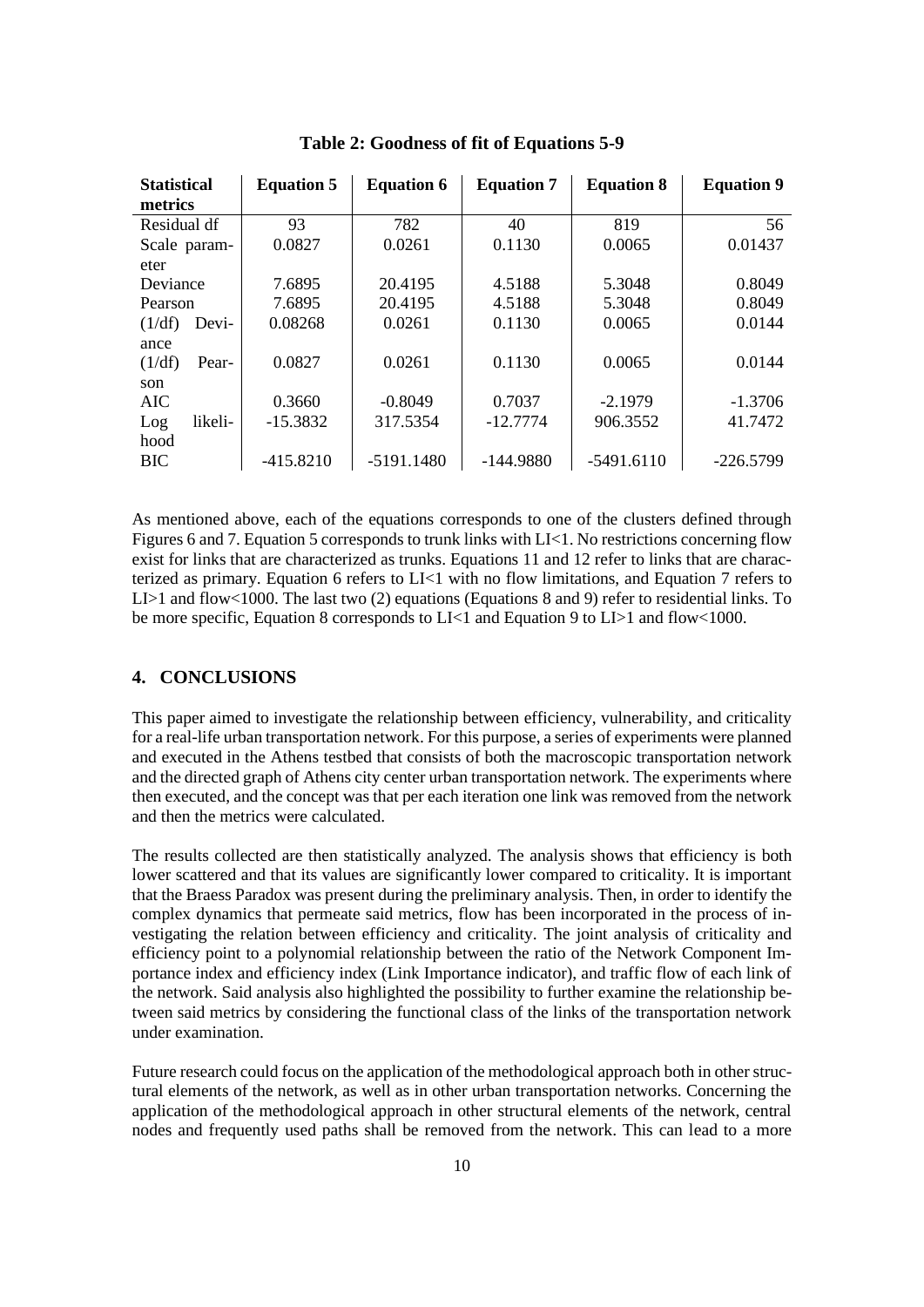realistic approach in terms of a disturbance on an urban transportation network. The application of the present methodological framework on other networks will lead to an examination of the predictive values of the functions proposed in this research. In addition, effort should be put into the investigation of other possible variable which may lead to more significant results. Finally, it would be interesting to examine other resilience-related metrics and further develop the proposed functions for a Generic Resilience Index to be able to be proposed.

#### **ACKNOWLEDGMENT**

This research received funding from the Program of Basic Research of the National Technical University of Athens (PEVE).

## **REFERENCES**

Almotahari A., Yazici A. 2020. Impact of Topology and Congestion on Link Criticality Rankings in Transportation Networks. *Transportation Research Part D: Transport and Environment*, Vol. 87.

Braess D. 1968. Über ein Paradoxon aus der Verkehrsplanung. *Unternehmensforschung Operations Research - Recherche Opérationnelle*, Vol. 12, No. 1, pp. 258–268.

Braess D., Nagurney A., Wakolbinger T. 2005. On a Paradox of Traffic Planning. *Transportation Science*, Vol. 39, No. 4, pp. 446–450.

Brandes U. 2001. A Faster Algorithm for Betweenness Centrality\*. *The Journal of Mathematical Sociology*, Vol. 25, No. 2, pp. 163–177.

Guze S. 2019. Graph Theory Approach to the Vulnerability of Transportation Networks. *Algorithms*, Vol. 12, No. 12.

Latora V., Marchiori M. 2001. Efficient Behavior of Small-World Networks. *Physical Review Letters*, Vol. 87.

Leobons C. M., Gouvêa Campos V.B., de Mello Bandeira R.A. 2019. Assessing Urban Transportation Systems Resilience: A Proposal of Indicators. *Transportation Research Procedia*, Vol. 37, pp. 322–329.

Mattsson L.G., Jenelius E. 2015. Vulnerability and Resilience of Transport Systems – A Discussion of Recent Research. *Transportation Research Part A: Policy and Practice*, Vol. 81, pp. 16– 34.

Nagurney A., Qiang Q. 2008. A Network Efficiency Measure with Application to Critical Infrastructure Networks. *Journal of Global Optimization*, Vol. 40, No. 1–3, pp. 261–275.

Sun W., Bocchini P., Davison B.D. 2020. Resilience Metrics and Measurement Methods for Transportation Infrastructure: The State of the Art. *Sustainable and Resilient Infrastructure*, Vol. 5, No. 3, pp. 168–199.